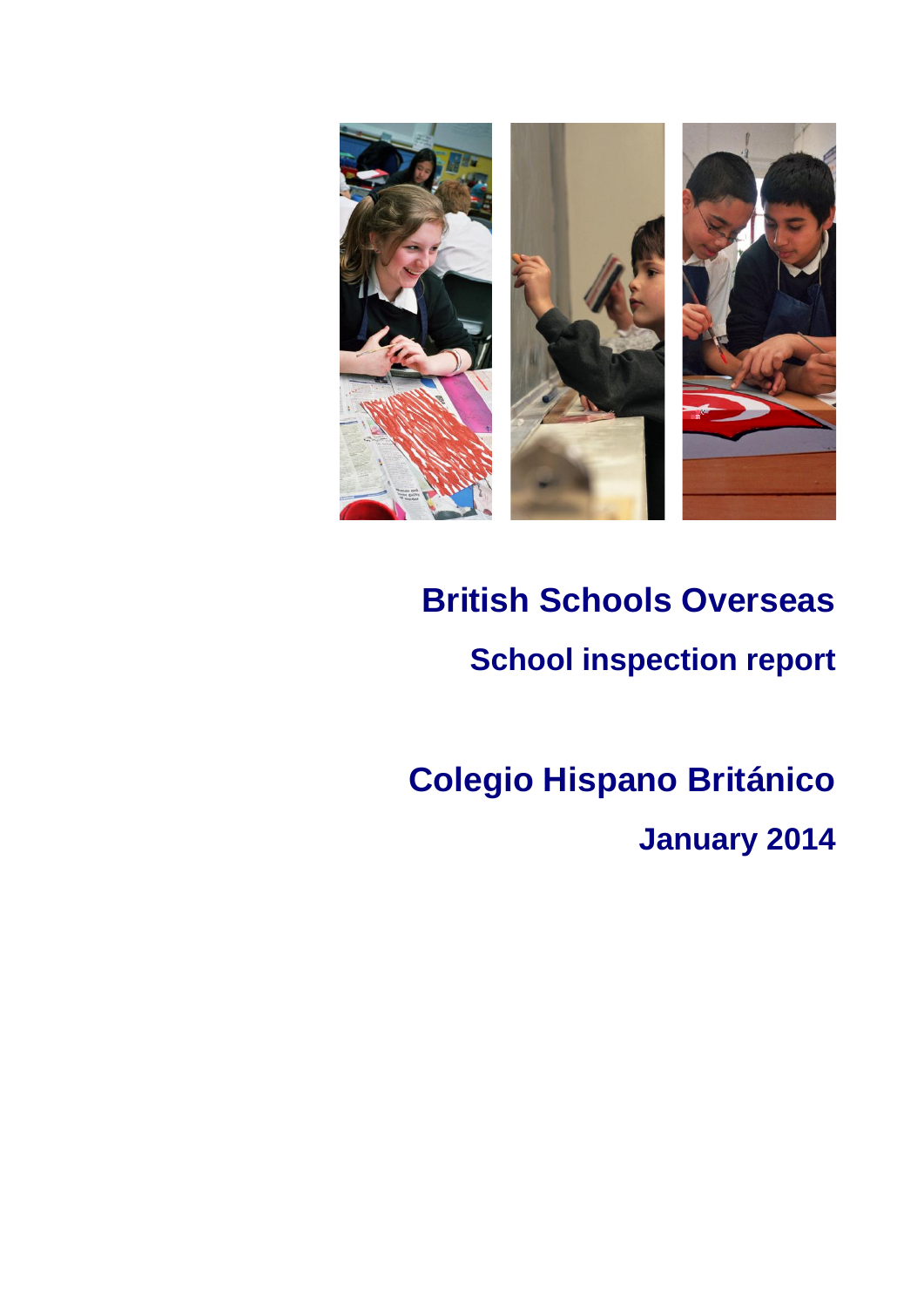

# Issue and revision record

| <b>Revision</b> | <b>Date</b> | Originator | <b>Checker</b> | <b>Approver</b> | <b>Description</b> |
|-----------------|-------------|------------|----------------|-----------------|--------------------|
| 1               | 12/02/2014  | <b>BRO</b> | FG             | <b>PJH</b>      | Draft              |
| 2               | 21/02/2014  | <b>BRO</b> | FG             | <b>PJH</b>      | Draft              |
| 3               | 14/03/2014  | <b>BRO</b> | FG             | <b>PJH</b>      | Final draft        |

This document has been prepared for the titled project or named part thereof and should not be relied upon or used for any other project without an independent check being carried out as to its suitability and prior written authority of Cambridge Education Limited being obtained. Cambridge Education Limited accepts no responsibility or liability for the consequences of this document being used for a purpose other than the purposes for which it was commissioned. Any person using or relying on the document for such other purpose agrees, and will by such use or reliance be taken to confirm his agreement

to indemnify Cambridge Education Limited for all loss or damage resulting therefrom. Cambridge Education Limited accepts no responsibility or liability for this document to any party other than the person by whom it was commissioned.

To the extent that this report is based on information supplied by other parties, Cambridge Education Limited accepts no liability for any loss or damage suffered by the client, whether contractual or tortious, stemming from any conclusions based on data supplied by parties other than Cambridge Education Limited and used by Cambridge Education Limited in preparing this report.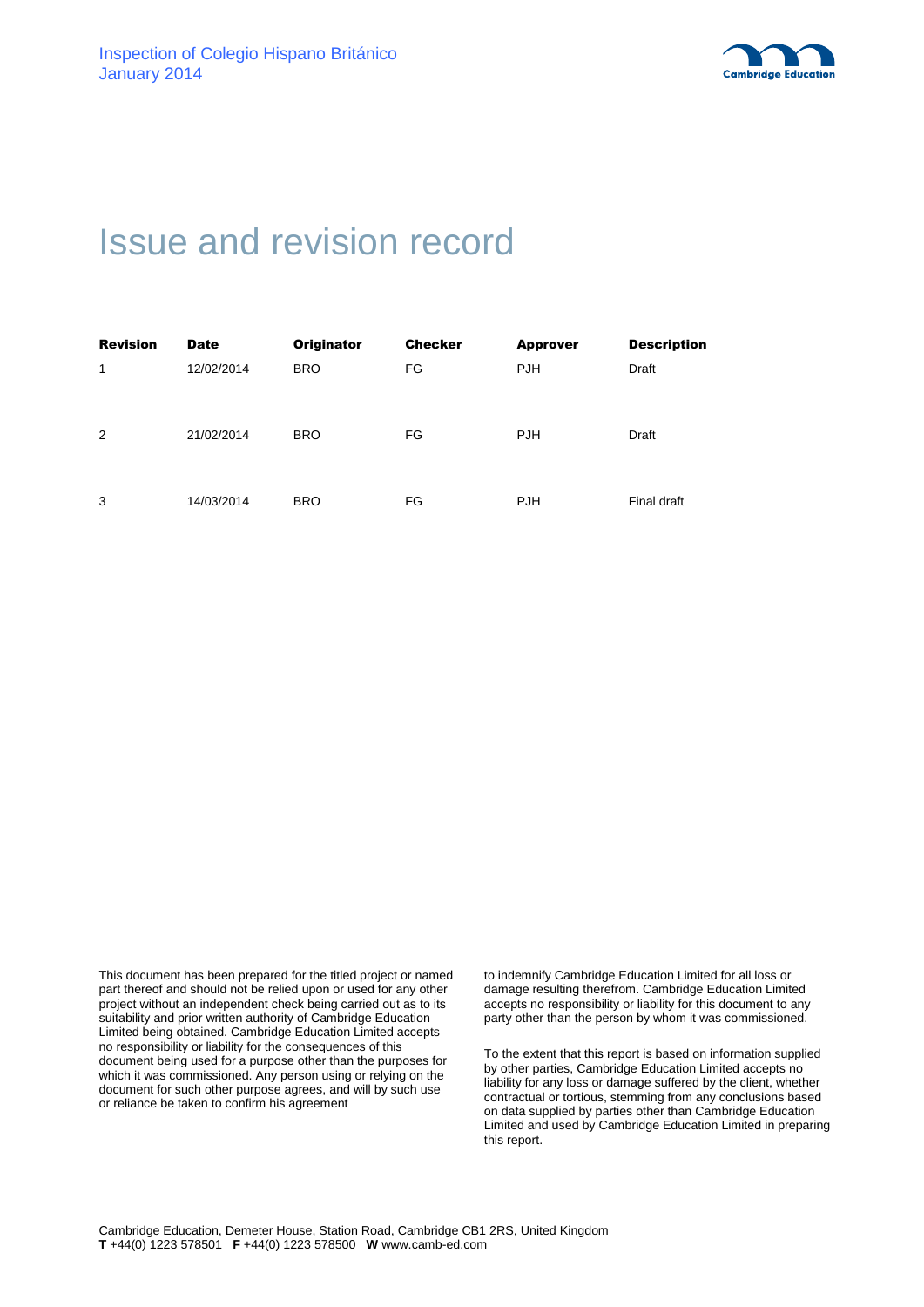

# **Contents**

**Title** 

#### Page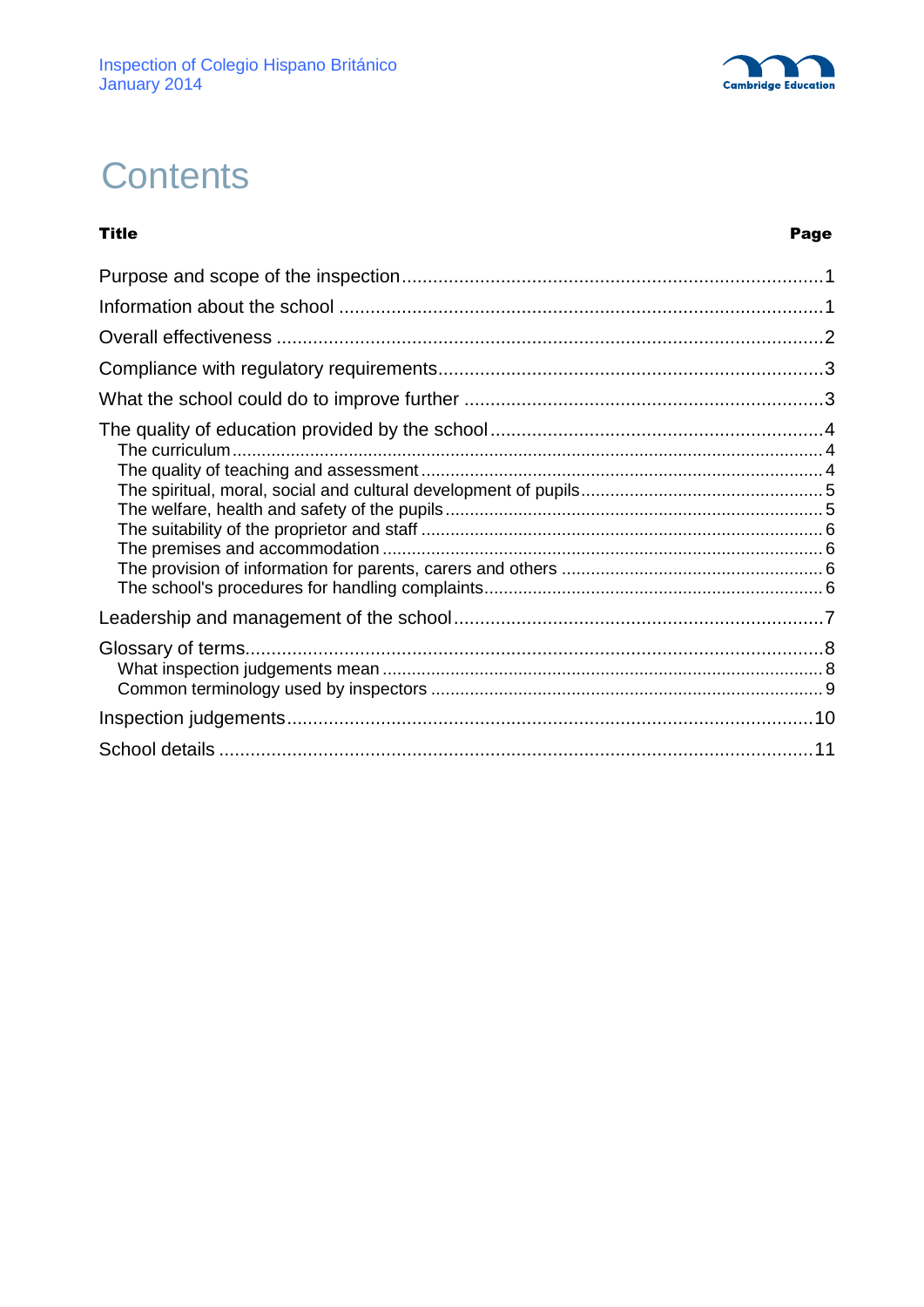

# **Purpose and scope of the inspection**

Three inspectors from Cambridge Education's British Schools Overseas Inspectorate carried out this inspection, and Ofsted accredited inspectors.

The inspectors visited 25 lessons and held meetings with staff and pupils. They observed the school's work and looked at data on pupils' attainment over the past three years, at schemes of work, policies, the school improvement plan and the school's self-review.

#### **The inspection team:**

| <b>Brian Oppenheim</b> | Lead inspector, Cambridge Education |
|------------------------|-------------------------------------|
| Angie Cook             | Team inspector, Cambridge Education |
| Penny Holden           | Team inspector, Cambridge Education |

Inspectors used the Department for Education standards for the inspection of British schools overseas aligned with the NABSS accreditation criteria. The purpose of the inspection is to provide information to parents, teachers, senior managers and the school's owners on the overall effectiveness of the school and the standard of education. Cambridge Education reports to the Department for Education (DfE) on the extent to which schools meet the relevant standards for British schools overseas as follows:

- the quality of education provided by the school (curriculum, teaching and assessment)
- the spiritual, moral, social and cultural development of pupils
- the welfare, health and safety of the pupils
- the suitability of the proprietor and staff
- the premises and accommodation
- the provision of information for parents, carers and others
- the school's procedures for handling complaints
- leadership and management of the school.

## **Information about the school**

Colegio Hispano Británico was founded in 1976. It is an independent, co-educational school for 255 students between the ages of four and 18 years. The majority of students are Spanish and others are from the UK and Europe. They follow the Hispano Británico system of education which is based on the English National Curriculum and recognised British examinations, in conjunction with required elements of the Spanish curriculum. Students study up to 14 subjects from the British curriculum in addition to Spanish language and humanities.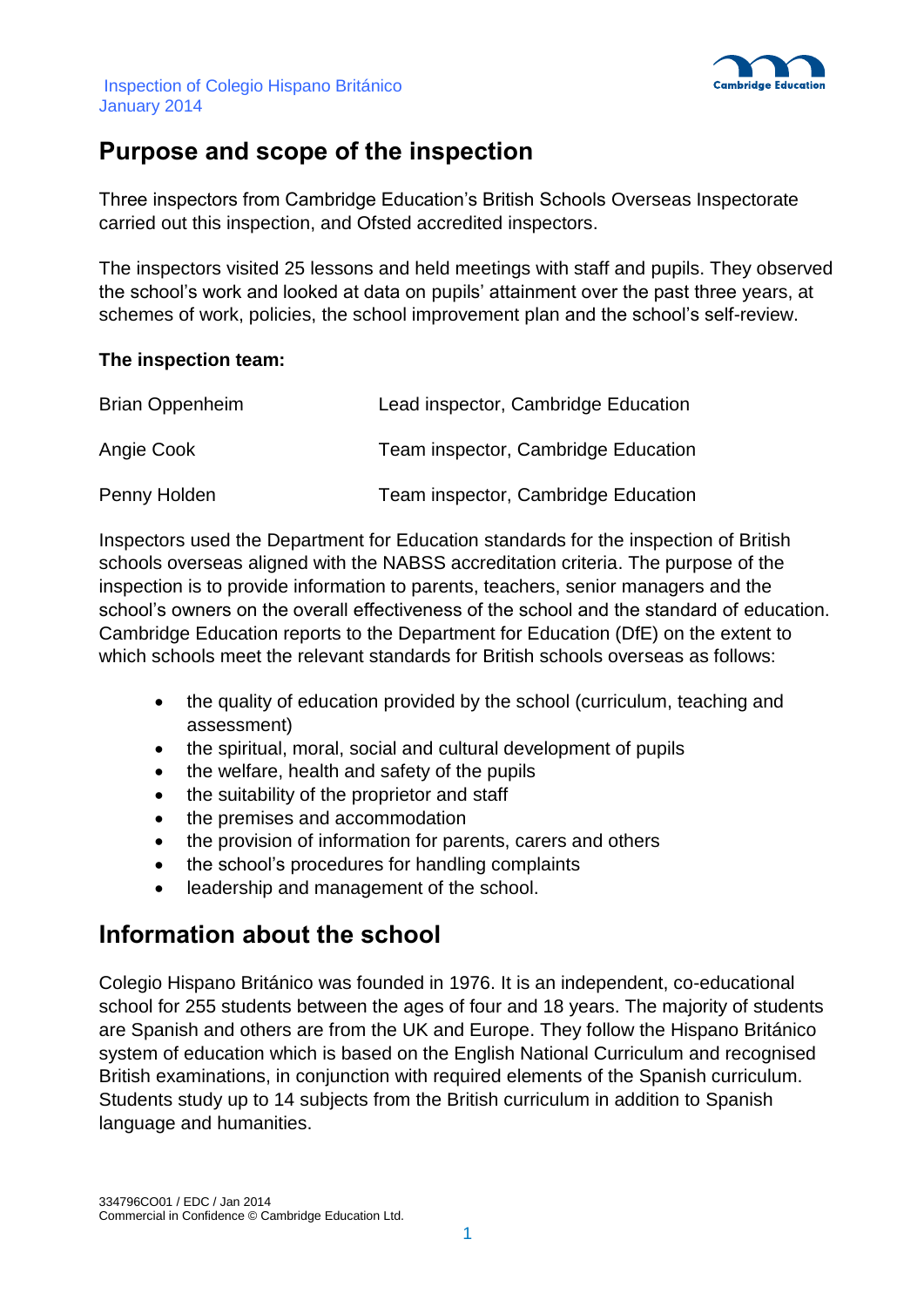

The school is authorised by the Spanish Ministry of Education to offer a British education to children of all nationalities and is a member of the National Association of British Schools in Spain.

# **Overall effectiveness**

Overall, Colegio Hispano Británico provides its students with an effective education. It meets the requirements of the Spanish Ministry of Education. The Hispano Británico system ensures that there is an emphasis on teaching the National Curriculum for England as well as giving students an understanding of British society and British characteristics. Providing IGCSE, AS and A level examinations means that many students move on to study at UK universities. The Hispano Británico system also ensures that those that want to study at a Spanish university are able to do so.

Students make good progress overall by the time they leave school. Progress is best in Key Stages 3 and 4, and in the sixth form, where they make significant gains in knowledge, skills and understanding as a result of teaching that is closely linked to the demands of the IGCSE, AS and A Level examinations. Lower down the school, students do not make the same sustained progress because teaching is not always related clearly to National Curriculum expectations.

Students' performance in the IGCSE examinations is good. In 2013, 91% reached five or more A\*-C grades which is high compared with all schools in England. This maintains the high levels achieved in previous years. Students in the sixth form achieve well. AS and A level results are also high and the great majority of students go on to university in Britain. Students with learning difficulties and disabilities also achieve well. The small classes mean that they receive good support.

Pupils' welfare and the way they are supported and cared for are good with some aspects that are outstanding. Teachers create a very positive climate for learning in which pupils feel respected. As a result, behaviour is exceptionally good, and pupils have excellent attitudes towards school and their work. They treat the buildings, each other and staff with the utmost respect. Pupils' high quality personal skills have a strong impact on their achievements: they are keen and eager to learn, to persevere and to do well at school. They enjoy school a great deal and feel safe and well supported.

Teaching and learning are satisfactory with some good features. Teaching is not yet securely good because in the Foundation Stage and Key Stages 1 and 2 expectations are not always high enough. This is because work is not matched properly to the demands of the National Curriculum. Teaching improves in Key Stages 3 and 4 and in the sixth form where teachers use the examination syllabuses to provide work that is suitably challenging. The basic skills of literacy (in both Spanish and English) and numeracy are promoted well.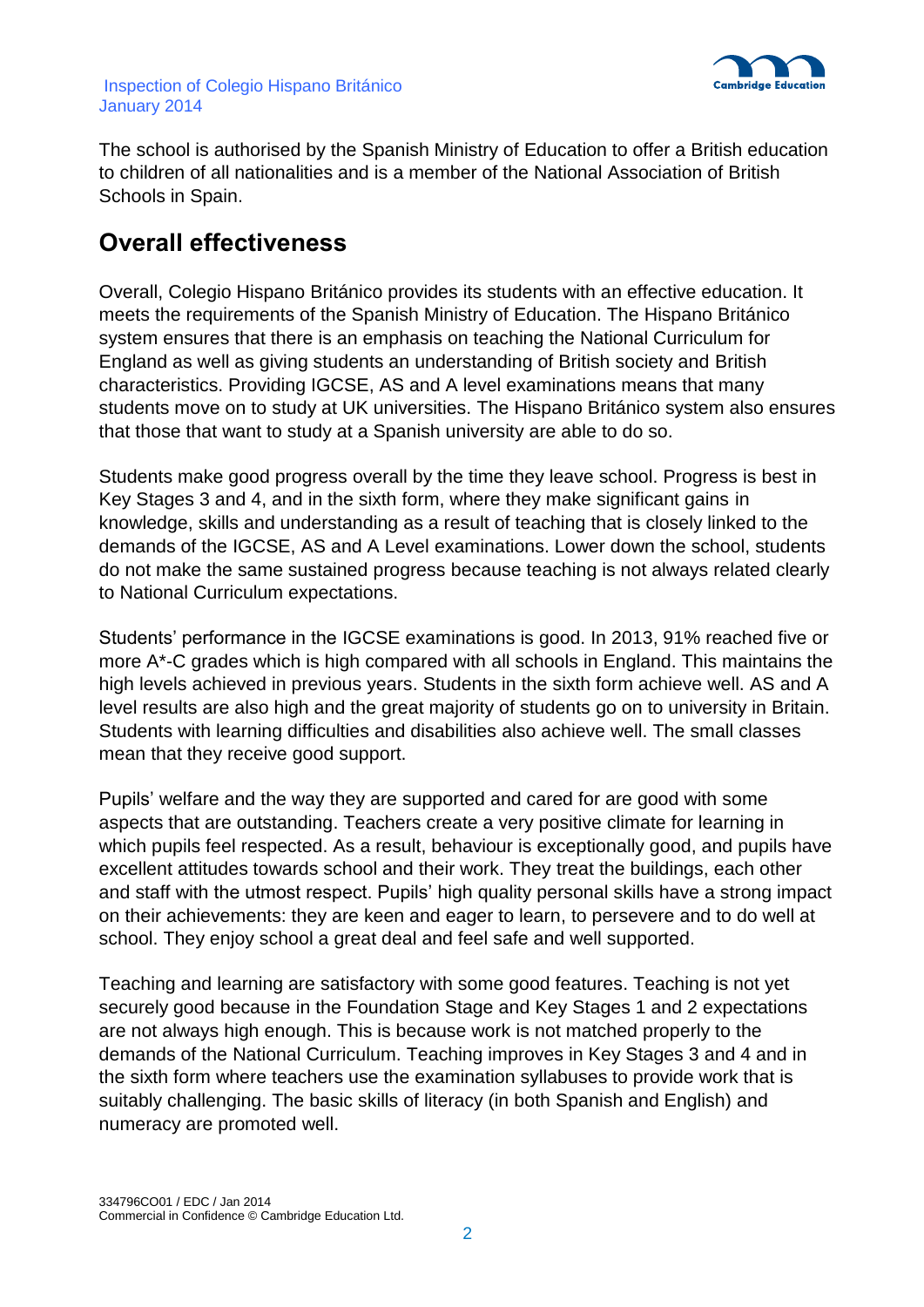

The curriculum is good. It is broad and balanced and meets the needs of most pupils effectively because of the wide range of subjects offered. Extra-curricular activities add appropriately to the range of opportunities for students.

Leadership and management are good. Reflected in students' personal qualities and attitudes. There are priorities made for small classes, a broad curriculum, and high university entrance. Spanish requirements for staff appointment are rigorous and met.

### **Compliance with regulatory requirements**

Colegio Hispano Británico meets the requirements for British schools overseas, as laid down by the UK Department for Education, in full. The school promotes a British education for its pupils well through its teaching, climate, curriculum and the focus on IGCSE and AS/A Level examinations.

## **What the school could do to improve further**

While not required by regulations, the school might wish to consider the following points for development:

- **IMPROVE teaching further by:** 
	- ensuring that in the Early Years and Key Stages 1 and 2 teachers are clear about age related expectations in relation to English literacy and numeracy and that students are working at the right level
	- giving greater emphasis to reading in the Early Years so that children develop their early skills more rapidly
	- ensuring that lesson objectives identify learning rather than just the task to be completed
	- using marking to give students advice about the steps they need to take to improve their work
	- sharing practice more widely so that teachers have a shared understanding of the characteristics of effective teaching
- Ensure that progression and continuity is more robust in primary classes by:
	- Using the National Curriculum materials to set work that is suitably challenging and links clearly to both previous work and the next stage of learning
	- developing further the use of data to track the progress of individual pupils.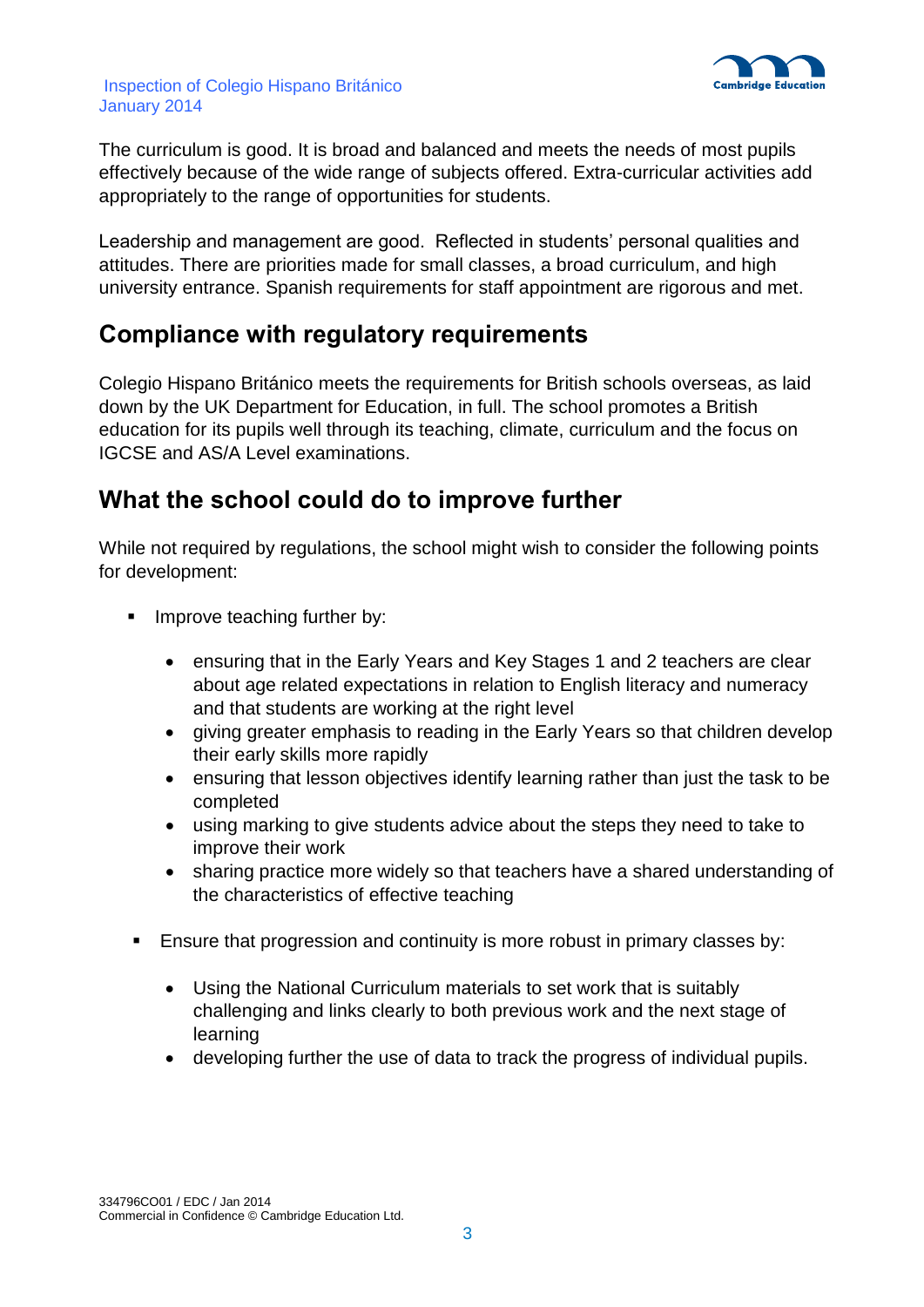

# **The quality of education provided by the school**

### **The curriculum**

The curriculum is good because of the breadth of subjects provided; the preparation students receive for their future, especially higher education, and the range of activities available for students outside of lessons. The curriculum covers the subjects of the English National Curriculum, and meets the requirements of the Spanish Ministry of Education.

The curriculum provides a good range of subjects for students to study and for the most part it meets their needs and aspirations, especially in the secondary classes. Languages are given special emphasis and German is offered as a third modern language. Overall, the curriculum is one of the reasons that all students, regardless of ability, make good progress with their learning. The formal curriculum is supported well by extra-curricular opportunities which include activities such as fun runs, plays and a small range of after school clubs. Students are very positive about their experiences at school and are especially upbeat about the school's approach to learning languages.

There are, however, some areas still to improve. Planning sequentially from year to year needs improvement, especially lower down the school where some teachers are not clear about what students have covered previously and set work at too easier level. This is because the curriculum lower down the school does not take enough account of the expectations of the National Curriculum so that, for example, Year 1 students are working at Early Years levels in mathematics and in Year 2 are only reaching Level 1.

In Nursery and Reception not enough emphasis is given to developing children's literacy skills and more should be done to encourage the development of their English reading and writing skills. However, it is clear that by the time they leave the school, students' language achievements are good.

### **The quality of teaching and assessment**

Teaching is satisfactory overall but with some good features. One of the most significant characteristics of teaching is students' very positive attitudes to school and to their learning. They are very well motivated, show lots of interest in their work and are very keen to learn. Where students learn best they are encouraged to develop their knowledge and understanding: teachers have very positive relationships with their students which they use effectively to keep them engaged and engrossed in their learning.

Overall, teachers' subject knowledge is good and students respond particularly well to the encouragement they are given. However, in some cases, especially lower down the school, teachers' knowledge of age related levels of achievement within the curriculum, and the coverage expected, is less secure. As a result, expectations are not sufficiently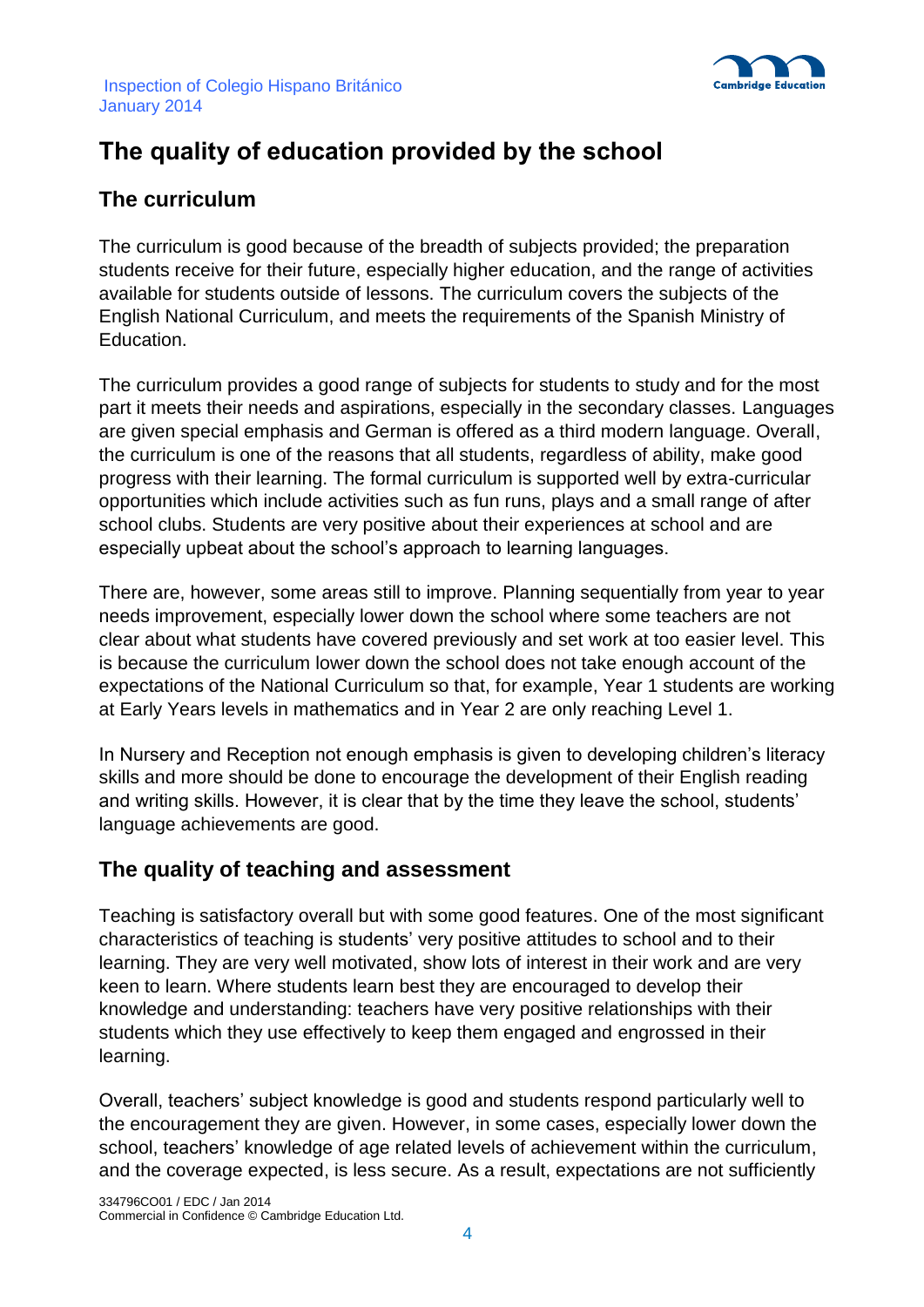

#### Inspection of Colegio Hispano Británico January 2014

challenging and students' achievements are not high enough. Planning is appropriate but while teachers are clear about what students are going to do, they are less clear about what they are to learn. This is much less of an issue higher up the school where IGCSE examinations provide clear expectations.

While students achieve good levels of English by the time they leave school, in the lower years more should be done to encourage emergent and confident attempts at writing. Similarly, reading is not given enough emphasis in the Nursery and Reception classes and opportunities, such as reading corners, are missed to develop early literacy skills. In some Spanish lessons in the Early Years the work is not challenging enough and children get bored quite quickly resulting in silly behaviour and poor attitudes to their learning.

Assessment practice is variable. There are some examples of good practice where marking is helpful and provides students with feedback about how to improve their work. But this is not a consistent feature and means that assessment does not have as much impact on students' learning as it might.

### **The spiritual, moral, social and cultural development of pupils**

Students have very good attitudes to school and to their learning. This has a significant impact on their learning and contributes to the good progress they make during their time at the school. Students are very keen to do well, mostly behave very well, are well mannered and respectful to others. When teaching does not stretch students sufficiently, behaviour is not as good. However, students thrive as they move through the school to become mature, confident, eloquent and thoughtful young people who are well prepared for the next stage of their lives. Sixth form students spoke very warmly of the school and the contribution it has made to their achievements.

There are good opportunities for students to take responsibility for the way the school works. The roles of head-boy and girl, and the house captains, are taken seriously by students and contribute effectively to the life of the school.

### **The welfare, health and safety of the pupils**

The way the school looks after students' welfare, health and safety is good. The school's very optimistic ethos creates a very positive climate for learning and contributes significantly to students' well-being and achievements, academic and personal. There is a good team spirit amongst staff and they provide effective support for all students including those with special needs and disabilities. Students value this support very much. One student in the sixth form felt that the small classes made all the difference and another that learning English fluently has been a great asset for achieving good GCSE grades and aspiring to achieve good A Levels.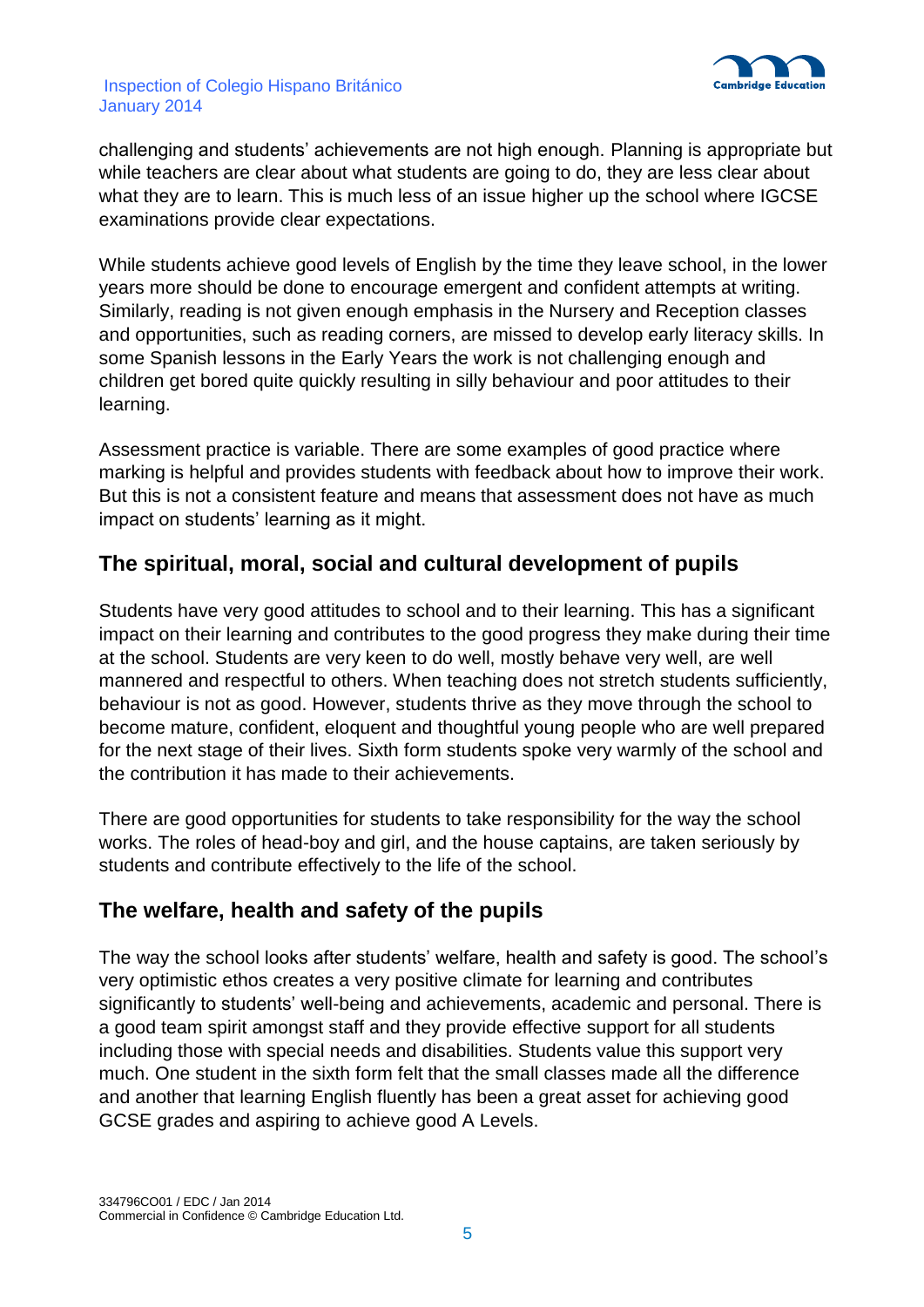

#### Inspection of Colegio Hispano Británico January 2014

The school is very successful in helping students get into universities in the UK and Spain. Nearly all students, if not all, go on to university, mostly in the UK, where the school maintains strong links and has significant experience in placing students at the right university. This year one boy has an Oxbridge interview.

Attendance and punctuality are good. The small size of the school ensures that all children and students are known well by teachers. Bullying is very rare and students are confident that they can go to teachers with problems.

The school has recently added a full range of policy and procedure documents to its website that meet the local regulatory requirements. These include policies on health and safety, child protection, anti bullying and student discipline.

### **The suitability of the proprietor and staff**

The proprietor ensures that all staff are subject to all the required local or UK checks for suitability to work with children. Where appropriate, the UK's DBS enhanced disclosure is used to check the suitability of teaching staff. Procedures meet the requirements for British schools overseas. Spanish requirements for staff appointment are rigorous.

### **The premises and accommodation**

The accommodation and school grounds provide effectively for the needs of students and the curriculum and meet local regulations. The premises are safe and suitable for the number of pupils the accommodation includes four science laboratories and provision for technology and computer studies. Sports are provided for very well and the site includes a multisport area and a separate basketball area. Outdoor space for Early Years is good. Displays in classrooms support learning appropriately. The accommodation is well maintained and cared for.

### **The provision of information for parents, carers and others**

The school's website has been recently upgraded and provides a good range of useful information for parents including a complaints procedure and policies for admissions and attendance. Parents receive regular information about their children's achievements the website provides information about the curriculum, facilities, examinations, university entrance and events. This information meets the requirements for British schools overseas.

### **The school's procedures for handling complaints**

The school meets the requirements for British schools overseas for handling complaints.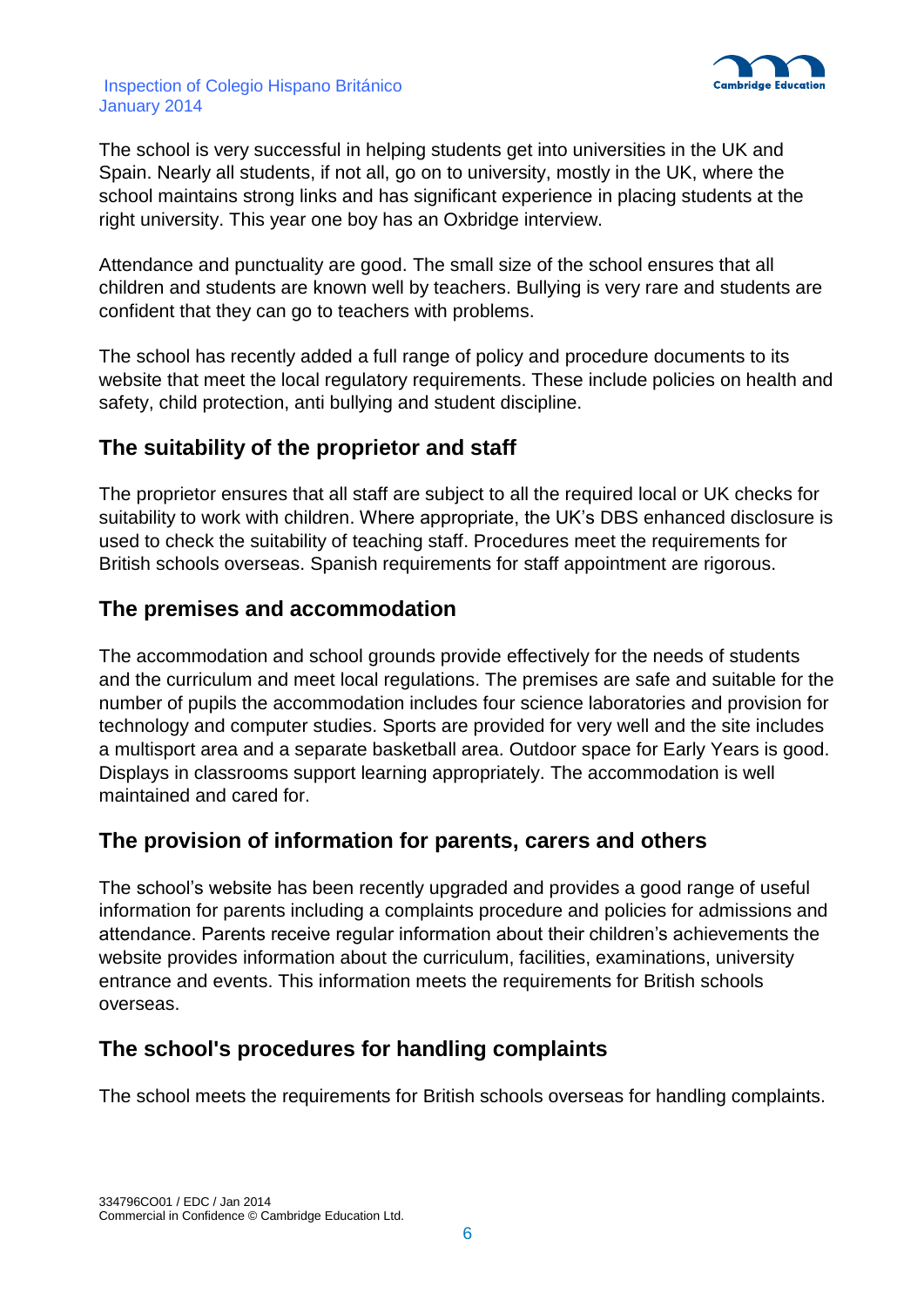

# **Leadership and management of the school**

Leadership and management are good. The aim of the school is "to enable every individual to make the most of their abilities and fulfil their potential." It also believes in "developing individuals with their own personality and style." The school's emphasis on small classes, a broad curriculum and placing a high proportion of students at university is at the heart of this work, enabling it to achieve its aims effectively. Its success is reflected in students' good personal qualities, positive attitudes and maturity, and their academic achievements.

The impact of the leadership of the school is evident in the good progress that students make during their time at the school. This is especially so in Key Stages 3 and 4 and in the sixth form where teaching is focused securely on the demands of IGCSE, AS and A Level examinations. Lower down the school, especially in the Early Years and Key Stage 1 where progress is only satisfactory, leaders have less impact on the quality of teaching. This is because teachers' knowledge of the expectations of the national curriculum are not secure and means that in some classes the work is not challenging enough. A more robust oversight of the impact of teaching on learning and progress is needed so that teachers can be supported to improve their practice.

In other aspects of the school's work, development priorities are clearly identified and successfully achieved. This has included improvements to the buildings, the way students record their work and the introduction Chinese as a fourth language. Some of these initiatives have still to show an impact because they are relatively new but they illustrate the commitment to continuous improvement.

All staff support the school's aims and beliefs well and as a result there is a strong sense of team. This serves the school well, particularly in the way all students are treated as individuals.

Data are used in a variety of ways to understand how well students achieve and identify those that are doing as well as they should. An example is IGCSE results table. While this provides helpful information about how well students achieved in each subject, and with each teacher, it does not show expected progress or trends over time. This is, of course, a more difficult analysis: in a small school trends over time need to be interpreted carefully and progress can only be evaluated if there is information about students' starting points. However, these are important areas for the school to tackle, particularly in helping to ensure that it meets its aim or realising the potential of all students.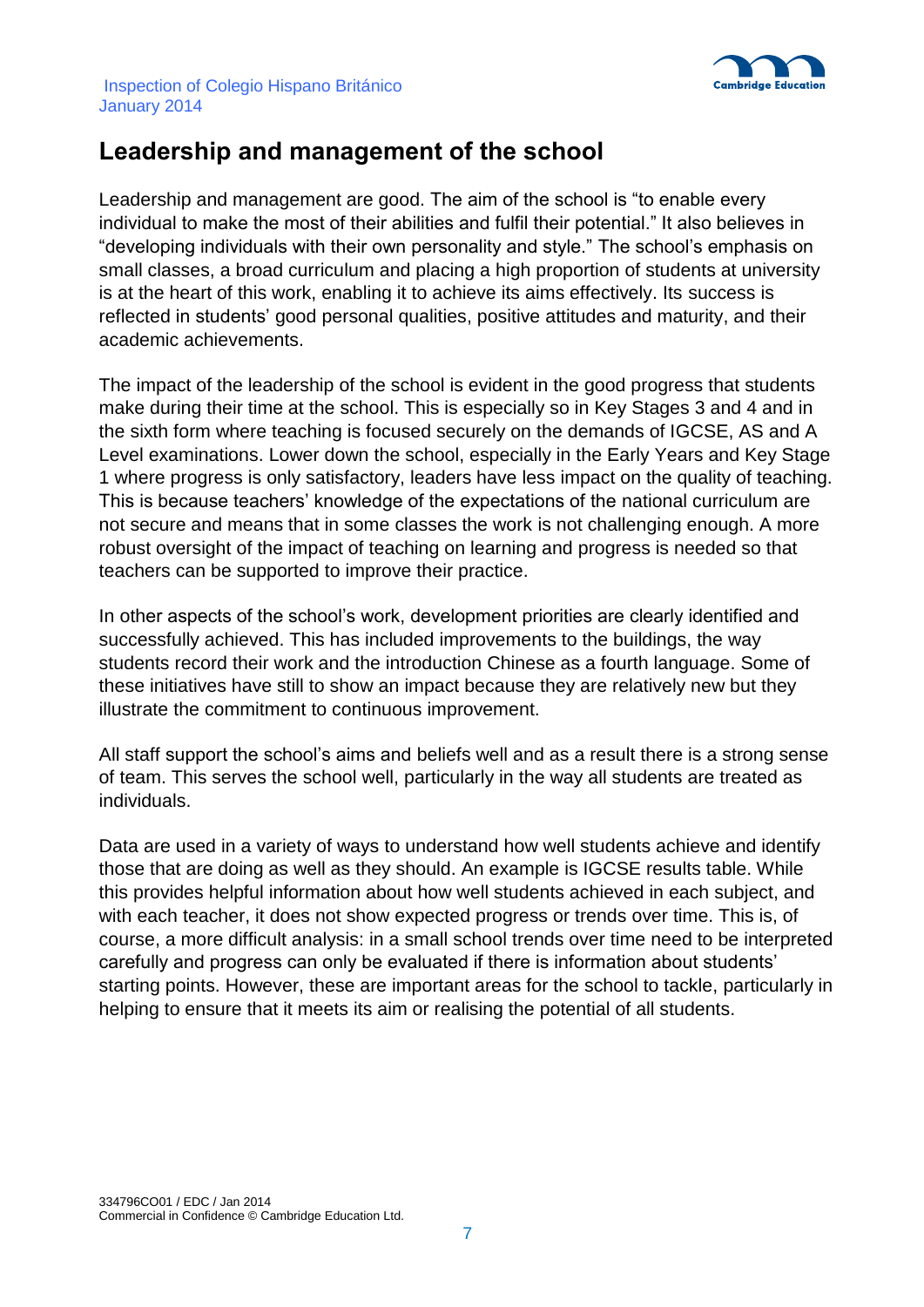



# **Glossary of terms**

## **What inspection judgements mean**

| Grade   | <b>Judgement</b> | <b>Description</b>                                                                                                                                                                                                               |
|---------|------------------|----------------------------------------------------------------------------------------------------------------------------------------------------------------------------------------------------------------------------------|
| Grade 1 | Outstanding      | These features are highly effective. An outstanding<br>school provides exceptionally well for all its pupils'<br>needs.                                                                                                          |
| Grade 2 | Good             | These are very positive features of a school. A<br>school that is good is serving its pupils well.                                                                                                                               |
| Grade 3 | Satisfactory     | These features are of reasonable quality. A<br>satisfactory school is providing adequately for its<br>pupils.                                                                                                                    |
| Grade 4 | Inadequate       | These features are not of an acceptable standard.<br>An inadequate school needs to make significant<br>improvement in order to meet the needs of its<br>pupils. Ofsted inspectors will make further visits<br>until it improves. |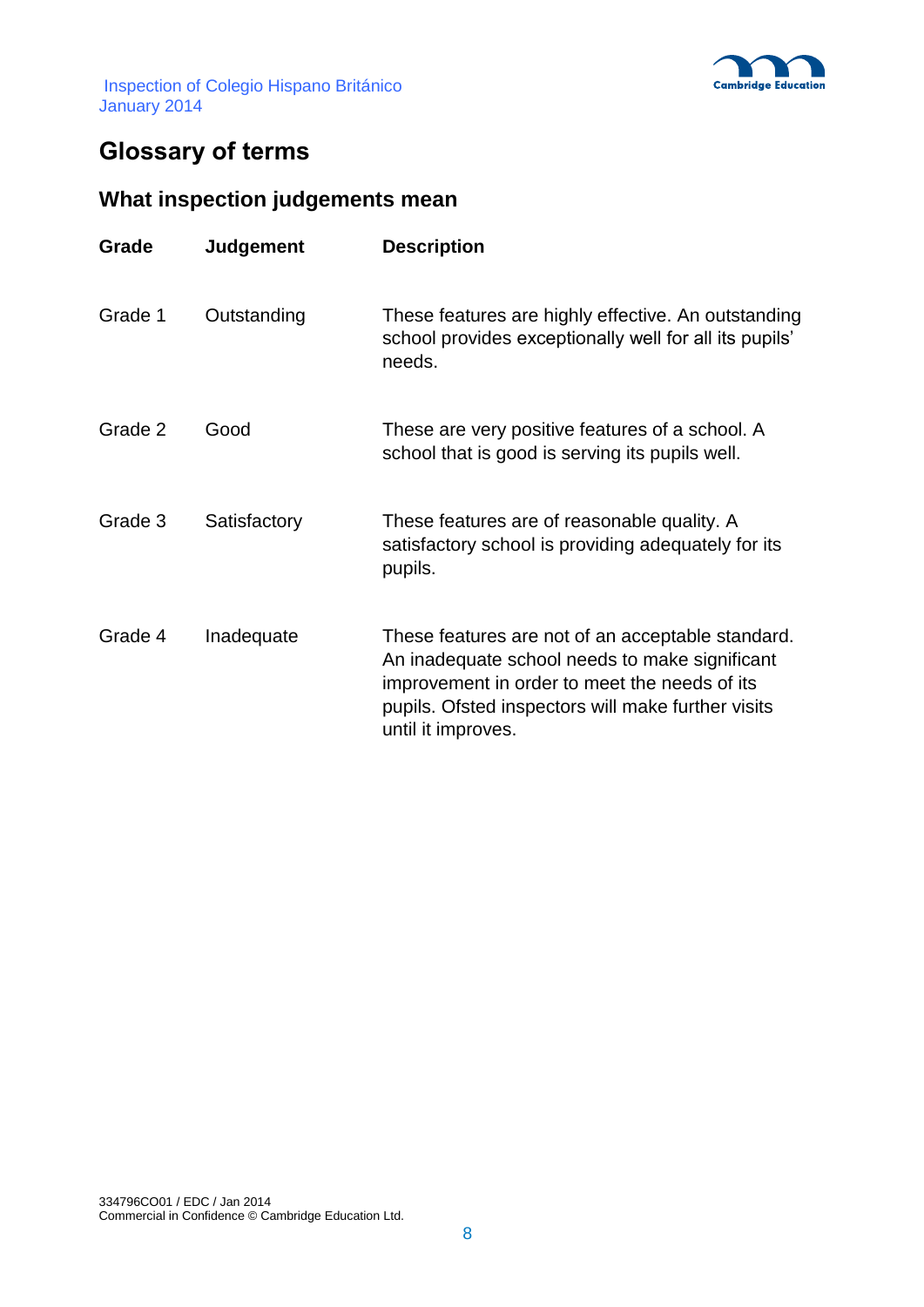

Inspection of Colegio Hispano Británico January 2014

## **Common terminology used by inspectors**

| Achievement:               | the progress and success of a pupil in their learning,<br>development or training.                                                                                                                                     |
|----------------------------|------------------------------------------------------------------------------------------------------------------------------------------------------------------------------------------------------------------------|
| Attainment:                | the standard of the pupils' work shown by test and<br>examination results and in lessons.                                                                                                                              |
| Capacity to improve:       | the proven ability of the school to continue improving.<br>Inspectors base this judgement on what the school has<br>accomplished so far and on the quality of its systems to<br>maintain improvement.                  |
| Leadership and management: | the contribution of all the staff with responsibilities, not<br>just the headteacher, to identifying priorities, directing<br>and motivating staff and running the school.                                             |
| Learning:                  | how well pupils acquire knowledge, develop their<br>understanding, learn and practise skills and are<br>developing their competence as learners.                                                                       |
| Overall effectiveness:     | inspectors form a judgement on a school's overall<br>effectiveness based on the findings from their<br>inspection of the school.                                                                                       |
| Progress:                  | the rate at which pupils are learning in lessons and<br>over longer periods of time. It is often measured by<br>comparing the pupils' attainment at the end of a key<br>stage with their attainment when they started. |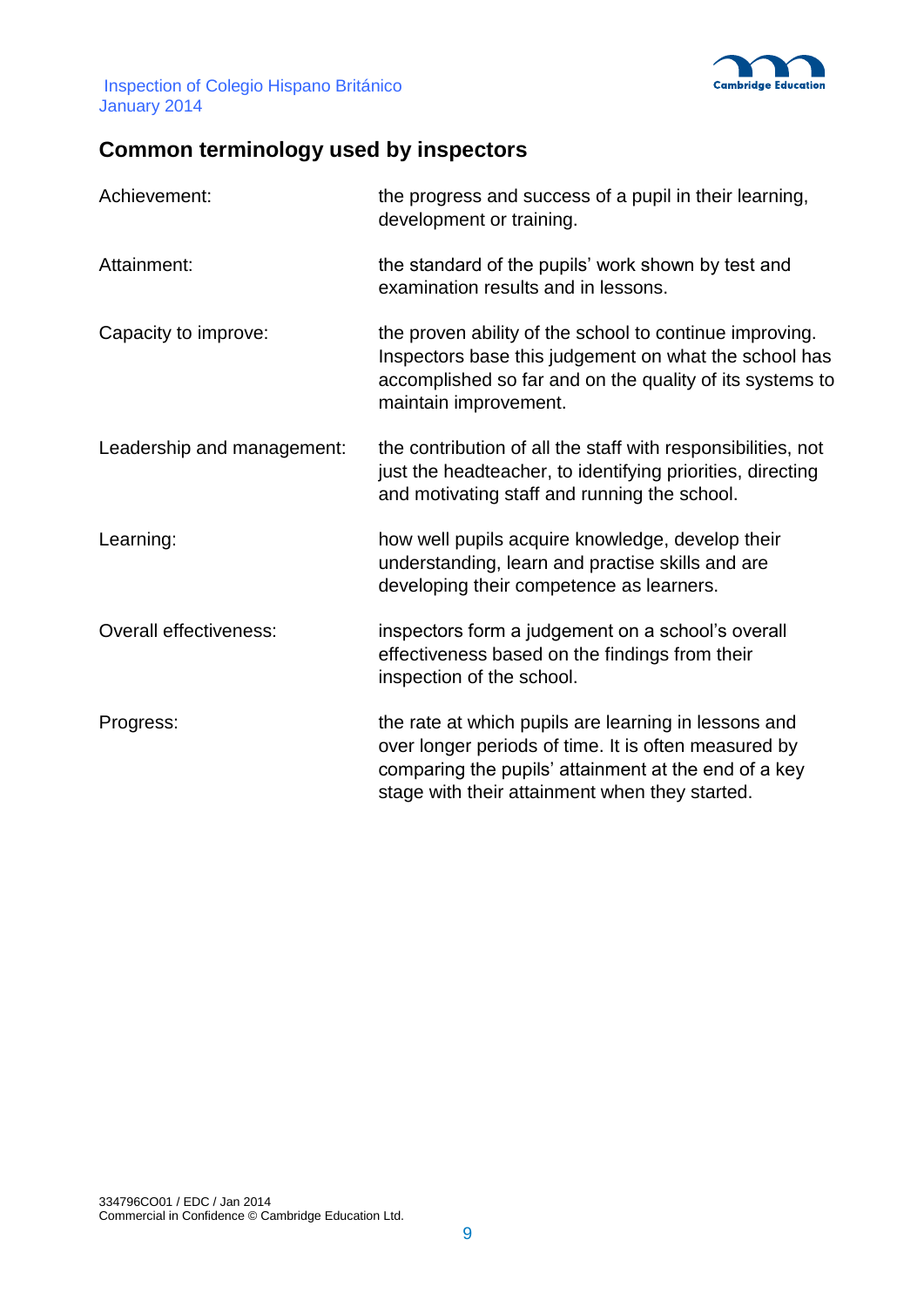

# **Inspection judgements**



#### **The quality of education**

| Overall quality of education                                                                    |     |  |
|-------------------------------------------------------------------------------------------------|-----|--|
| How well the curriculum and other activities meet the range of needs<br>and interests of pupils | $-$ |  |
| How effective teaching and assessment are in meeting the full range<br>of pupils' needs         |     |  |
| How well pupils make progress in their learning                                                 |     |  |

#### **Pupils' spiritual, moral, social and cultural development**

| Quality of provision for pupils' spiritual, moral, social and cultural<br>development | <b>The Contract of Contract of the Contract of The Contract of The Contract of The Contract of The Contract of The Contract of The Contract of The Contract of The Contract of The Contract of The Contract of The Contract of T</b> |  |
|---------------------------------------------------------------------------------------|--------------------------------------------------------------------------------------------------------------------------------------------------------------------------------------------------------------------------------------|--|
| The behaviour of pupils                                                               | $-$                                                                                                                                                                                                                                  |  |

### **Welfare, health and safety of pupils**

| The overall welfare, health and safety of pupils |  |  |  |  |
|--------------------------------------------------|--|--|--|--|
|--------------------------------------------------|--|--|--|--|

#### **Leadership and management**

| The quality of leadership and management | <b>CONTINUES</b> |  |
|------------------------------------------|------------------|--|
|                                          |                  |  |